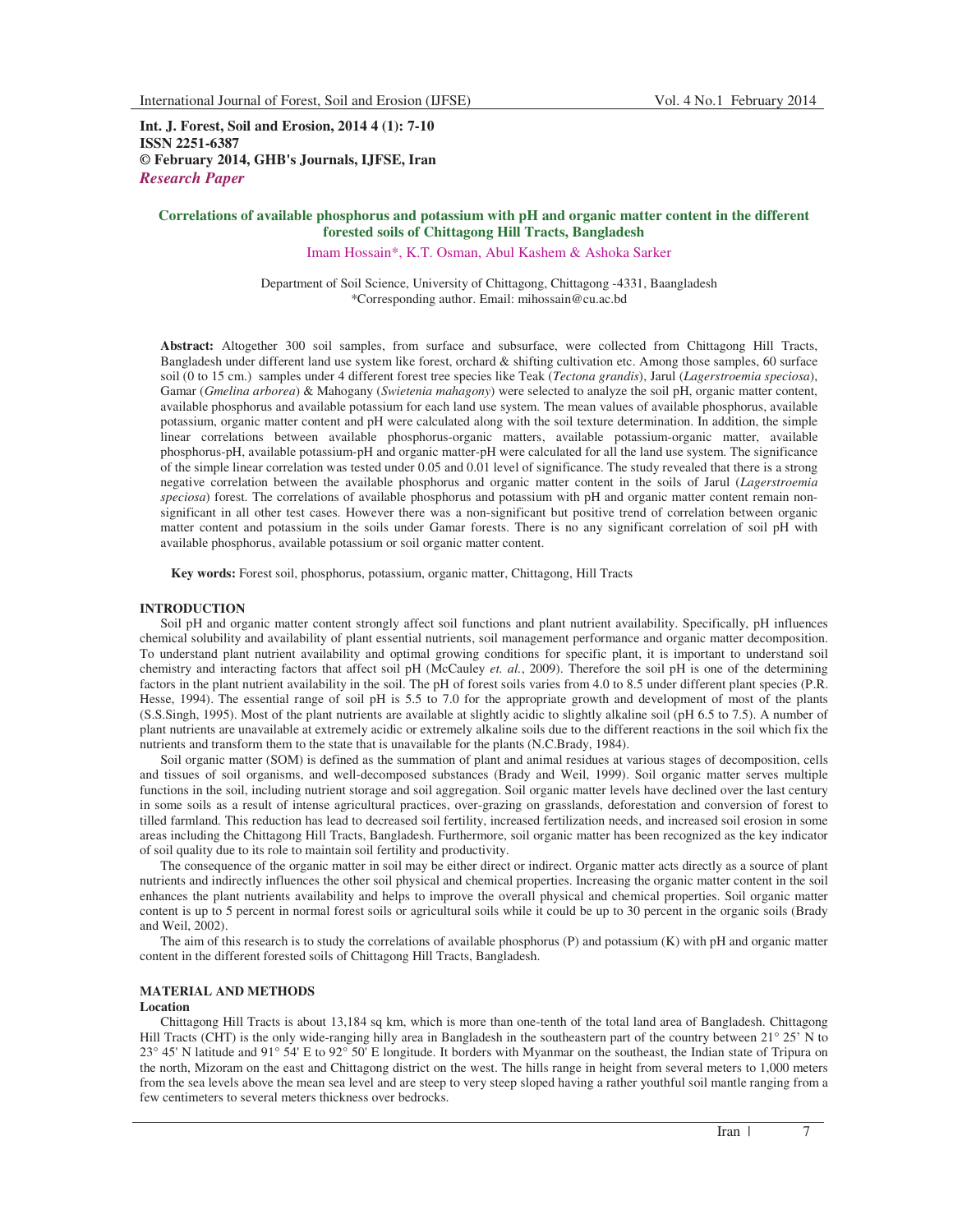The weather of this region is characterized by tropical monsoon climate with mean annual rainfall about 2540 mm in the north and east and 2540 mm to 3810 mm in the south and west. The dry and cool season is from November to March; premonsoon season is April-May which is very hot and sunny and the monsoon season is from June to October, which is warm, cloudy and wet. More than 80% of rainfall is received in 4 months from June to September of peak monsoon. The region is characterized by a huge network of drainage channels (locally known as "Jhiri") consisting of some major rivers draining into the Bay of Bengal. The major rivers are the Karnafuli, the Sangu, the Matamuhuri and the Feni River.

#### **Soil Sampling**

Soil Sampling was carried out between the April-2009 and June-2009 from the all three districts of Chittagong Hill Tract, Bangladesh. There were 17 sites and each site was an individual hill with variable slopes, distinctive forest type and a considerable elevation. Totally 300 soil samples were collected under various land use system of that hilly regions like forest, orchard & shifting cultivation etc*.* From which only 60 surface (0-15cm) soil samples under 4 forest tree species (Table-1) like Teak *(Tectona grandis),* Jarul (*Lagerstroemia speciosa*)*,* Gamar *(Gmelina arborea) &* Mahogany (*Swietenia mahagony*) were considered for this study to analyze the available phosphorus, potassium, organic matter content and soil pH.

|     | <b>Table 1.</b> Categories of soil samples under unfertile forest |                         |
|-----|-------------------------------------------------------------------|-------------------------|
| SL. | Categories of soils under different forest                        | Number of samples taken |
|     | Teak (Tectona grandis)                                            | 24                      |
|     | Jarul (Lagerstroemia speciosa)                                    | 09                      |
|     | Gamar (Gmelina arborea)                                           | 15                      |
| 4   | Mahogany (Swietenia mahagony)                                     | 12                      |
|     | Total no. of soil samples analyzed                                | 60                      |

**Table 1.** Categories of soil samples under different forest

## **Soil analysis**

Collected soil samples were air dried ground and sieved through a 2 mm sieve. Particle size analysis was done by hydrometer method (Bouyocos 1962 and Piper 2005). Soil pH was recorded by corning (Model-7) glass electrode pH meter from soil water suspension at the ratio of 1:2.5. Soil organic matter (OM) content was determined by the wet oxidation method of Walkley and Black (Walkley and Black 1934). Available soil phosphorus (P) was determined by Modified Olsen's bicarbonate method using NaHCO<sub>3</sub> (Olsen *et. al.*, 1954). Available soil potassium (K) was estimated by the using of a flame photometer after the nutrient extracted from the soil using 1N ammonium acetate (NH4OAc) (Jackson 1967).

### **Statistical analysis**

The correlation of the analyzed soil nutrients with evaluated soil chemical properties were calculated and compared using MINITAB statistical software (Version 13.2) and Microsoft Excel-2007.

#### **RESULTS AND DISCUSSIONS**

### **Soil physical properties**

*Soil texture:* Four soil textural classes were determined from the soil samples of studied land use system such as sandy loam, loam, sandy clay loam and clay loam. The highest mean value for sand, silt & clay were found under Teak (56.40 ±1.89%), Jarul  $(31.43 \pm 1.46\%)$  & Mahogany  $(27.40 \pm 1.99\%)$  respectively. On the other hand, the lowest mean value for sand, silt & clay were found under Jarul (42.65 ±2.54%), Teak (20.10 ±1.34%), & Teak (23.51 ±1.15%) respectively (Table-2).

|                   | <b>Table 2.</b> Mean values for the percentage of soil particles under each type of land use. |                  |                  |
|-------------------|-----------------------------------------------------------------------------------------------|------------------|------------------|
| Tree species      | $%$ Sand                                                                                      | $\%$ Silt        | $\%$ Clay        |
| Teak $(n=24)$     | $56.40 \pm 1.89$                                                                              | $20.10 \pm 1.34$ | $23.51 \pm 1.15$ |
| Jarul $(n=9)$     | $42.65 \pm 2.54$                                                                              | $31.43 \pm 1.46$ | $25.93 \pm 2.06$ |
| Gamar $(n=15)$    | $45.96 \pm 1.38$                                                                              | $28.30 \pm 1.48$ | $25.93 \pm 1.12$ |
| Mahogany $(n=12)$ | $44.82 \pm 2.35$                                                                              | $27.78 \pm 2.11$ | $27.40 \pm 1.99$ |

Note:  $\pm$  indicates the standard error of mean.

#### **Soil chemical & nutritional properties**

After the soil analysis, the soil pH status under different forested soils were classified into four descriptive ranges such very strongly acidic, strongly acidic, moderately acidic and slight acidic according to the "Soil survey manual, 1993". The percentage of soil samples under these descriptive ranges are given in Table 3. The minimum and maximum values of all evaluated soil chemical and nutritional properties are also shown in Table-4.

*Soil pH:* The highest (6.50) and lowest (4.60) soil pH value was estimated under the soils of Teak forest. Another lowest pH value (4.60) was found in the soils of Mahogany forest (Table-4). The mean pH calculation was within the strongly acidic range (5.1 to 5.50) with a lowest mean value of 5.2889  $\pm 0.0857$  in Jarul forest while the highest mean pH value was 5.4625  $\pm 0.0980$  in soils under Teak forest (Table- 5). Total four soils acidic range was measured in the studied soil samples such as very strongly acidic, strongly acidic, moderately acidic and slight acidic (Table- 3).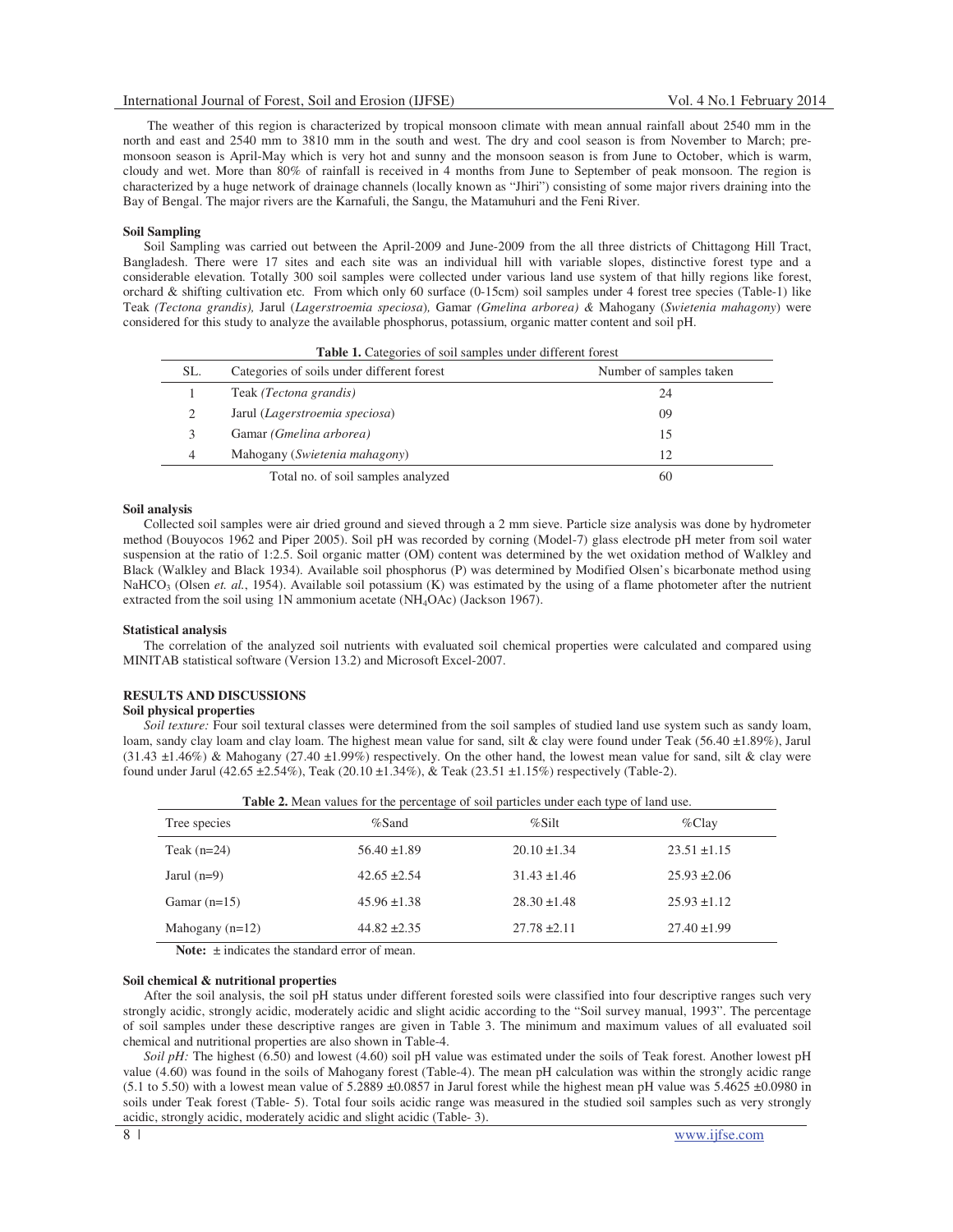|  | International Journal of Forest, Soil and Erosion (IJFSE) |  |  |  |  |
|--|-----------------------------------------------------------|--|--|--|--|
|--|-----------------------------------------------------------|--|--|--|--|

|              | Percentages of soil samples under four pH range |                                  |                                  |                              |
|--------------|-------------------------------------------------|----------------------------------|----------------------------------|------------------------------|
| Tree Species | Very strongly acidic<br>$(4.5-5.0)$             | Strongly acidic<br>$(5.1 - 5.5)$ | Moderately acidic<br>$(5.6-6.0)$ | Slight acidic<br>$(6.1-6.5)$ |
| Teak         | 21                                              | 42                               | 25                               | 13                           |
| Jarul        | 22                                              | 67                               | 11                               | $\theta$                     |
| Gamar        |                                                 | 53                               | 40                               |                              |
| Mahogany     |                                                 | 50                               | 33                               |                              |

(Soil survey manual, 1993)

| Soil parameters | Teak            | Jarul           | Gamar        | Mahogany      |
|-----------------|-----------------|-----------------|--------------|---------------|
| pH              | $4.60 - 6.50$   | 5.00-5.70       | 5.00-5.80    | $4.60 - 6.00$ |
| $OM(\%)$        | 0.980-3.270     | $1.030 - 2.920$ | 1.69-3.320   | 1.8000-3.0100 |
| P-Olsen (ppm)   | $0.720 - 7.150$ | 3.910-9.810     | 1.48-8.63    | 4.250-11.580  |
| $K$ (ppm)       | 31.00-273.00    | 77.00-168.00    | 80.00-375.00 | 82.00-293.00  |

|  | <b>Table 5.</b> Means of different soil parameters under different land use |
|--|-----------------------------------------------------------------------------|
|--|-----------------------------------------------------------------------------|

| Soil parameters | Teak $(n=24)$       | Jarul $(n=9)$       | Gamar $(n=15)$      | Mahogany $(n=12)$   |  |
|-----------------|---------------------|---------------------|---------------------|---------------------|--|
| pH              | $5.4625 \pm 0.0980$ | $5.2889 \pm 0.0857$ | $5.4400 \pm 0.0608$ | $5.354 \pm 0.104$   |  |
| $OM(\%)$        | $1.963 \pm 0.12$    | $1.624 \pm 0.213$   | $2.436 \pm 0.131$   | $2.3383 \pm 0.0940$ |  |
| P-Olsen (ppm)   | $4.523 \pm 0.337$   | $7.227 \pm 0.744$   | $4.497 \pm 0.599$   | $7.337 \pm 0.565$   |  |
| $K$ (ppm)       | $114.79 \pm 9.86$   | $121.40 \pm 13.50$  | $163.70 \pm 21.20$  | $158.60 \pm 18.00$  |  |

*Soil organic matter content:* The range of organic matter content is medium to high in soils under Gamar species but it is low to high in soils under rest of the species (Table- 4). The mean organic matter content is also highest  $(2.436 \pm 0.131\%)$  in soils under Gamar species and it is lowest  $(1.624 \pm 0.213\%)$  in soils under Jarul forest (Table-5). Soil organic matter content in studied soils is medium under all tree species except some lowest values (0.980%) found in Teak forest. The highest soil organic matter content (3.320%) was determined in the soils of Gamar forest.

*Available phosphorus content in the soil:* The range of the available phosphorus is low to very low in all the studied soils under different tree species. The mean available phosphorus is highest  $(7.337 \pm 0.565$  ppm.) in the soils under Mahogany forest while it is lowest (4.497± 0.559 ppm.) in the soils under Gamar forest (Table-5). The highest value (11.580 ppm) for available soil phosphorus was recorded in the soils of Mahogany forest and the lowest value (0.720 ppm) found in the soils of Teak forest (Table-4). Study shows that the phosphorus availability is higher in slightly acidic soil than in the very strongly acidic soil. Lower the pH, more available are the metallic ions, especially Mn, Fe and Al. These elements then combine with soluble P and form insoluble compounds (B. Lalljee, 1997). The limited microbiological activities in the very strongly acidic soil also reduce the soil available phosphorus (Havlin *et. al.*, 1999).

*Available potassium content in the soil:* The range of estimated available potassium (K) is low to high in rating in all the soil under four plant species. The mean value on potassium availability is the highest  $(163.70 \pm 21.20$  ppm.) in the Gamar forest soil and is the lowest (114.79  $\pm$  9.86 ppm.) in the Teak forest soil (Table-5). The lowest value (31.00 ppm.) of available potassium measured in the soil of Teak forest while the highest value (375.00 ppm.) found in the soils of Gamar forest (Table-4). The potassium content decreases with the decrease in soil pH from slightly acidic to strongly acidic in reaction and very strongly acidic in reaction.

*Correlations between soil pH and organic matter content:* The correlation coefficient between soil pH and organic matter content is negative and non-significant at studied forest soils except the positive non-significant value in the soils of Gamar forest (Table-6). It is the highest  $(r = -0.458)$  under the soils of Jarul forest while it is the lowest  $(r = -0.013)$  in Mahogany forest soil.

*Correlations of soil pH with available phosphorus and potassium:* The correlation of soil pH with available phosphorus is non-significant in all the studied soils of different forest (Table -6). It is positive in all the studied soils except the Gamar forest soil. The value is the highest  $(r = 0.416)$  in Mahogany forest while it is the lowest  $(r = 0.076)$  in the soils of Teak forest.

The correlation between soil pH and available potassium is also non-significant at all the studied forest soils (Table-6). It is positive in all the soil samples. The value is the highest  $(r = 0.211)$  in the soils of Mahogany forest and the lowest  $(r = 0.086)$  in Teak forest.

*Correlations of soil organic matter content with available phosphorus and potassium:* The correlation coefficient between organic matter content and available phosphorus is negatively significant  $(r = -0.753**)$  for the soils under Jarul forest. It is non-